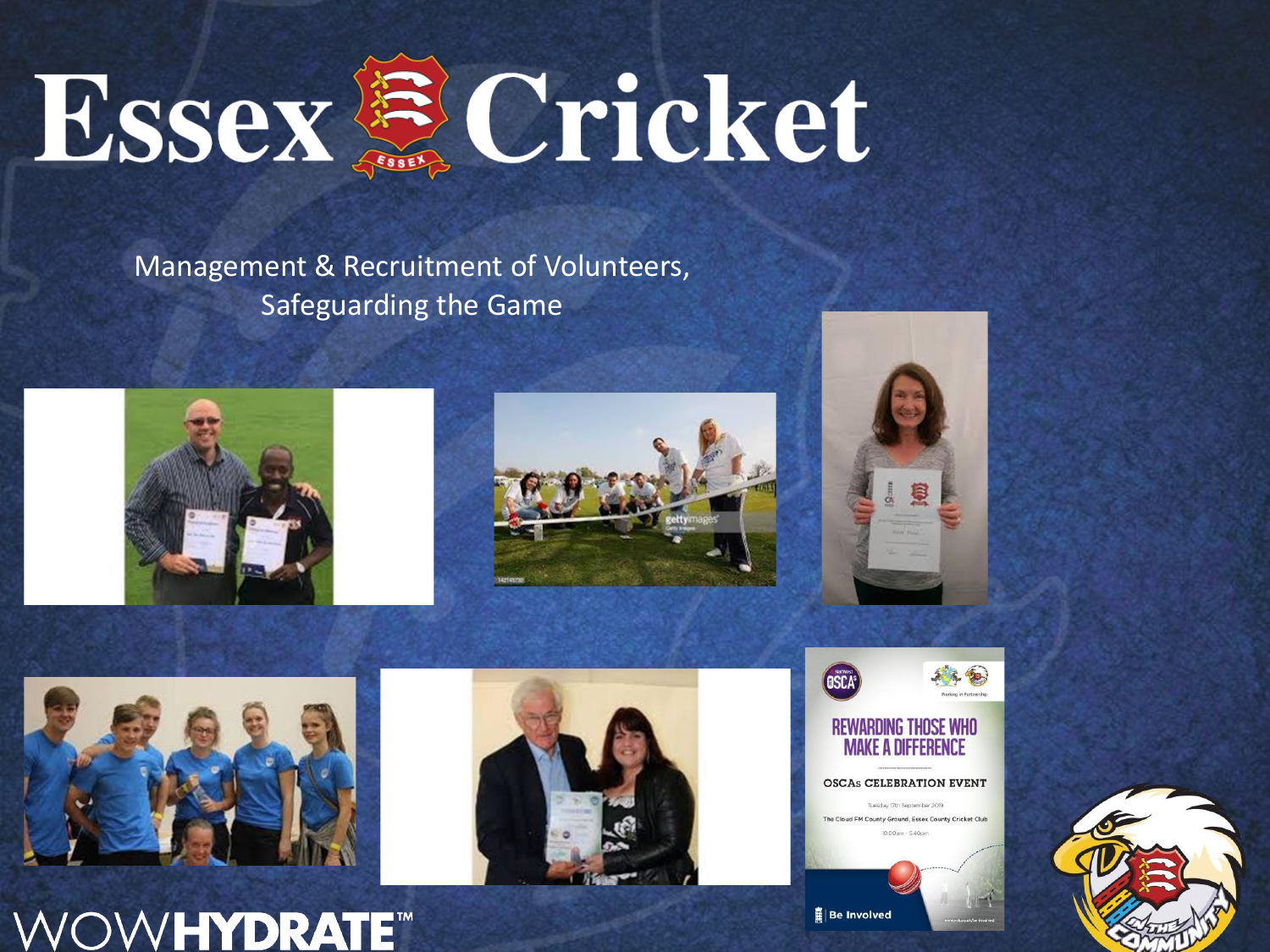# Essex & Cricket



Digital Backbone and Infrastructure

**OWHYDRATE<sup>TM</sup>** 

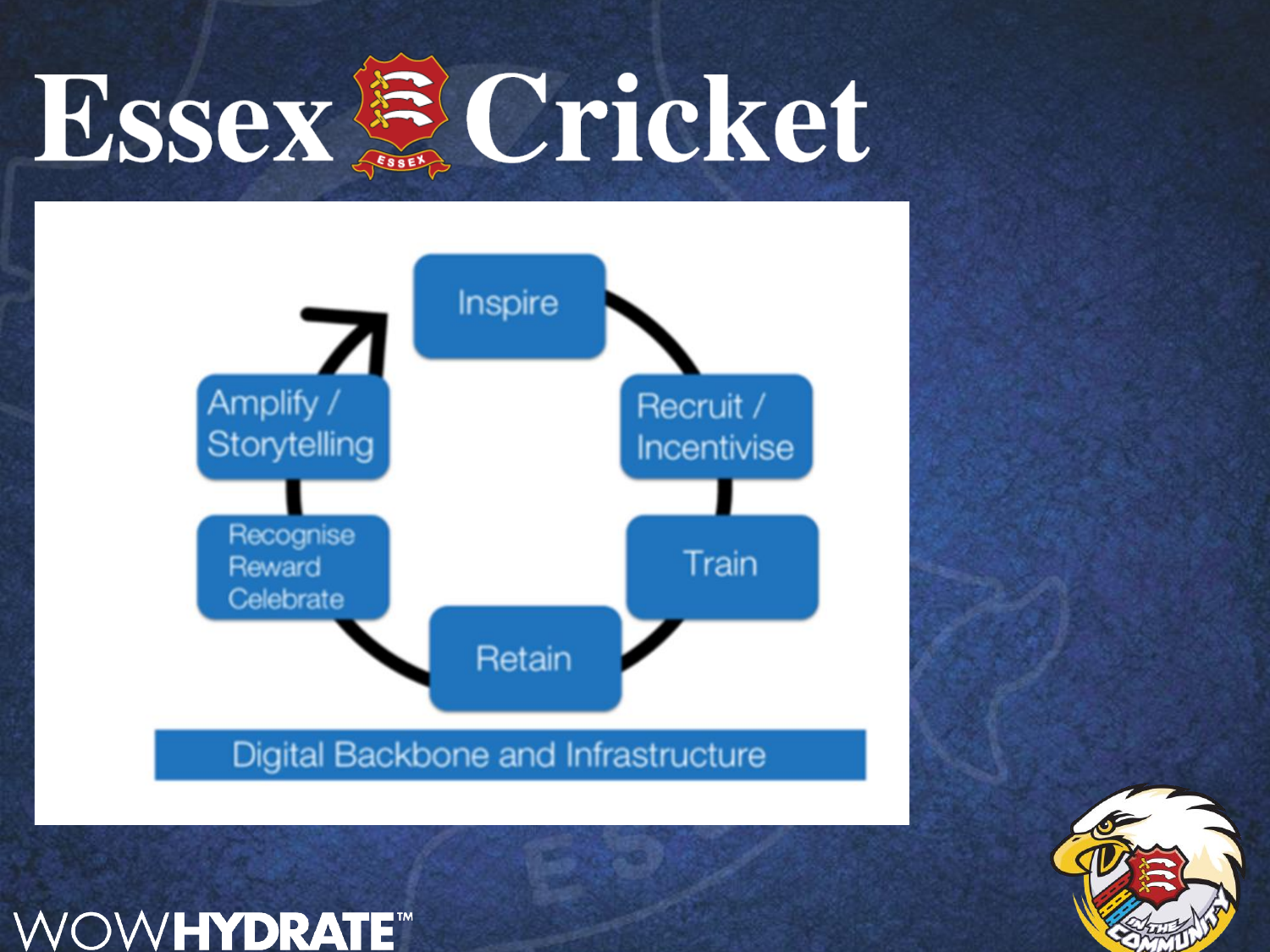

Focus on 3 target Areas

- Leadership
- Playing / Activating the Game
- Event management

Focus on 4 target Groups

- Young People
- Captains and Players
- Parents /Community
- Senior or Retired Members

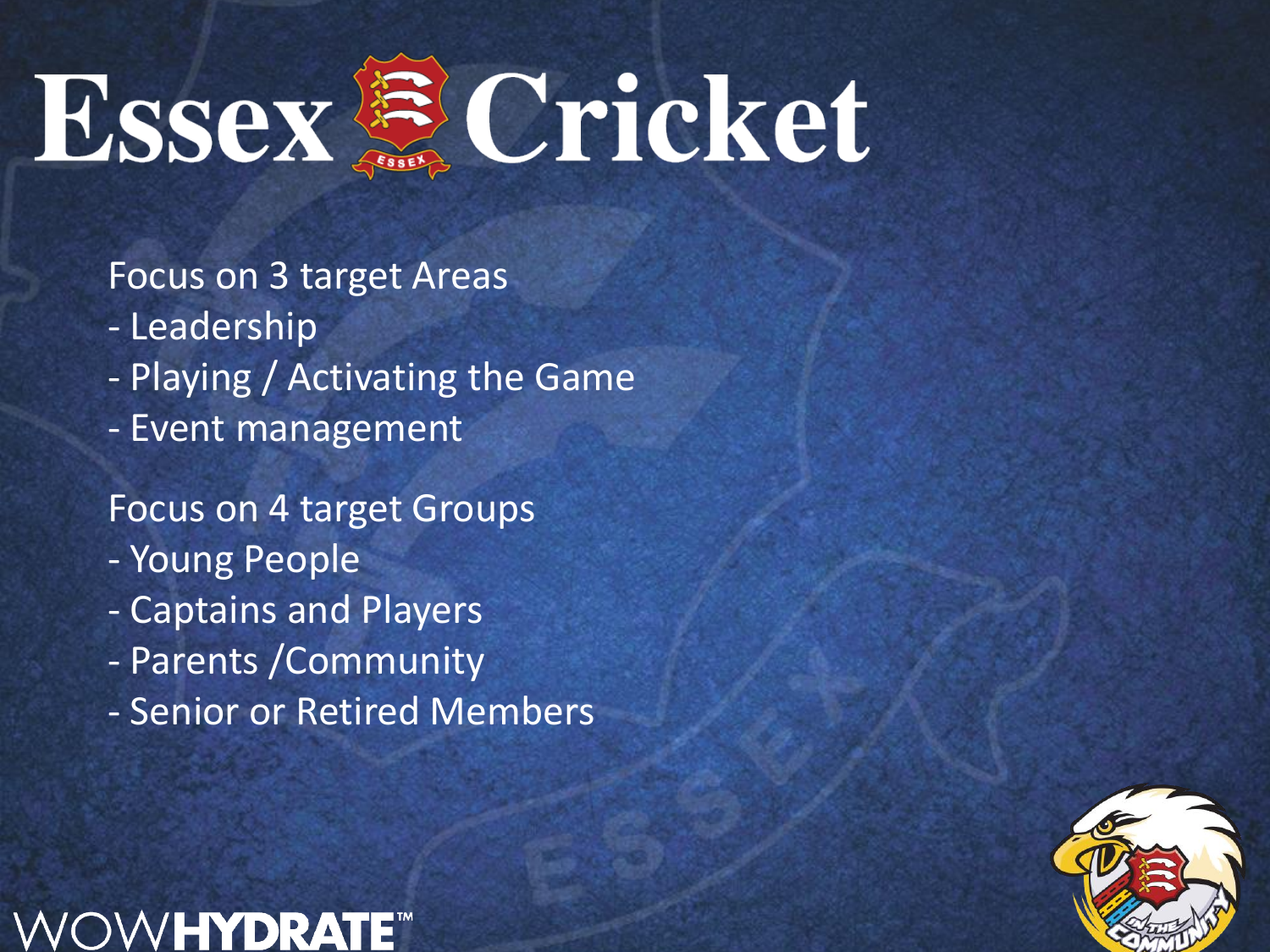Essex & Cricket

Keeping your volunteers happy – Communication is the KEY!!!

- Holding volunteer briefings at the beginning and end of the season – (May be now ZOOM, TEAMS etc…..)
- Highlight the commitment of volunteers at your club, - (NOW Profile the role play in the club Community)
- Making sure volunteers have a list of key contacts
- Celebrate success…. (Great Opportunity, profile a volunteer each week)

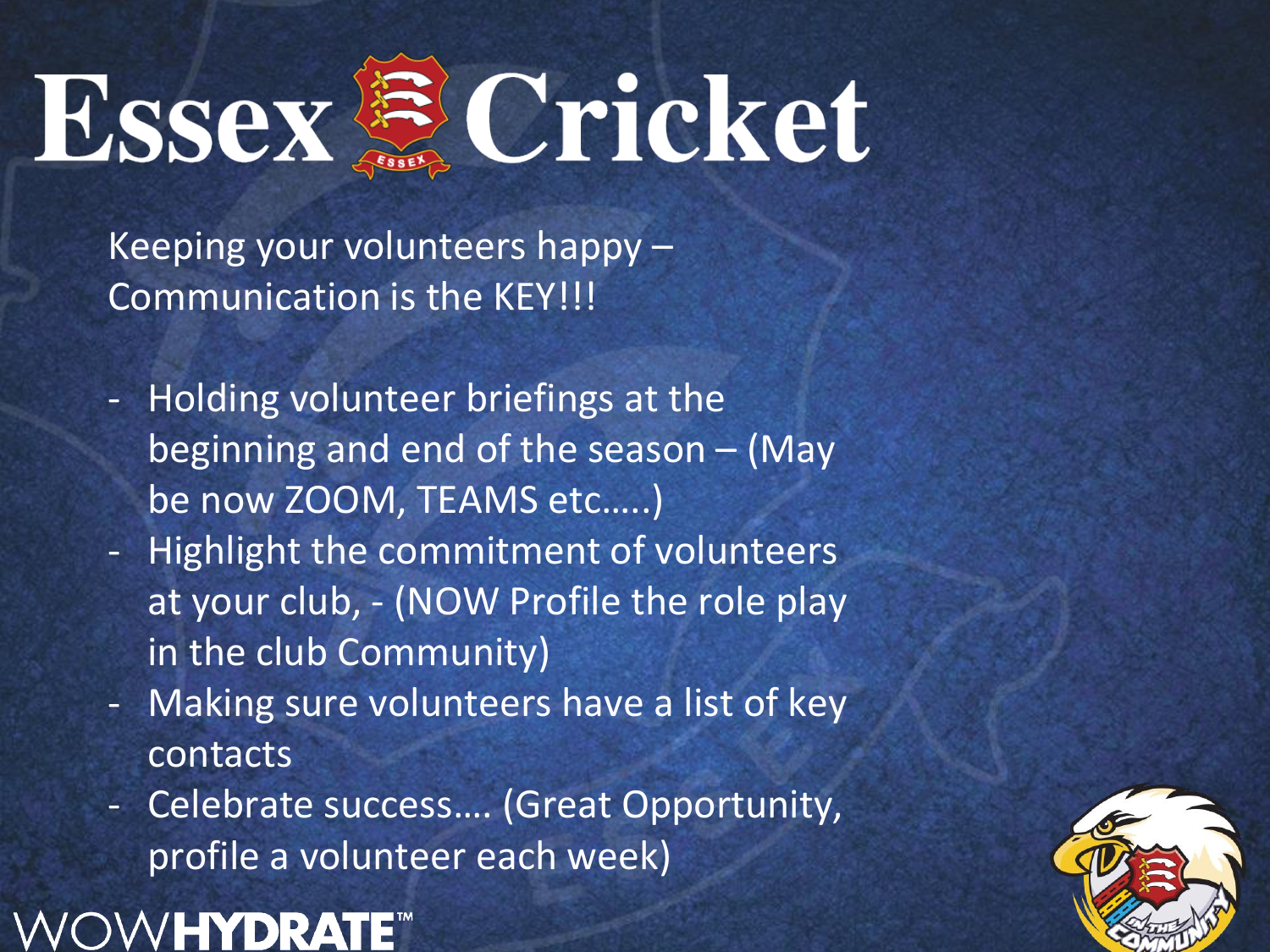# Essex & Cricket

Advertising Roles – Reactivate Cricket, Community Club Outline the time they will need to commit each week and if you will pay any expenses.

Who will manage and supervise them, Can you link to local groups…

Be clear about who will help manage and supervise them during their role,

Who they can turn to if they have any questions, or concerns.

Will they need vetting? (See hand outs)

Follow the "ECB Guidance on roles in Cricket that require a vetting DBS check,

Selection Process

Ensure that no matter what selection process you choose, the volunteer has the skills and experience required.



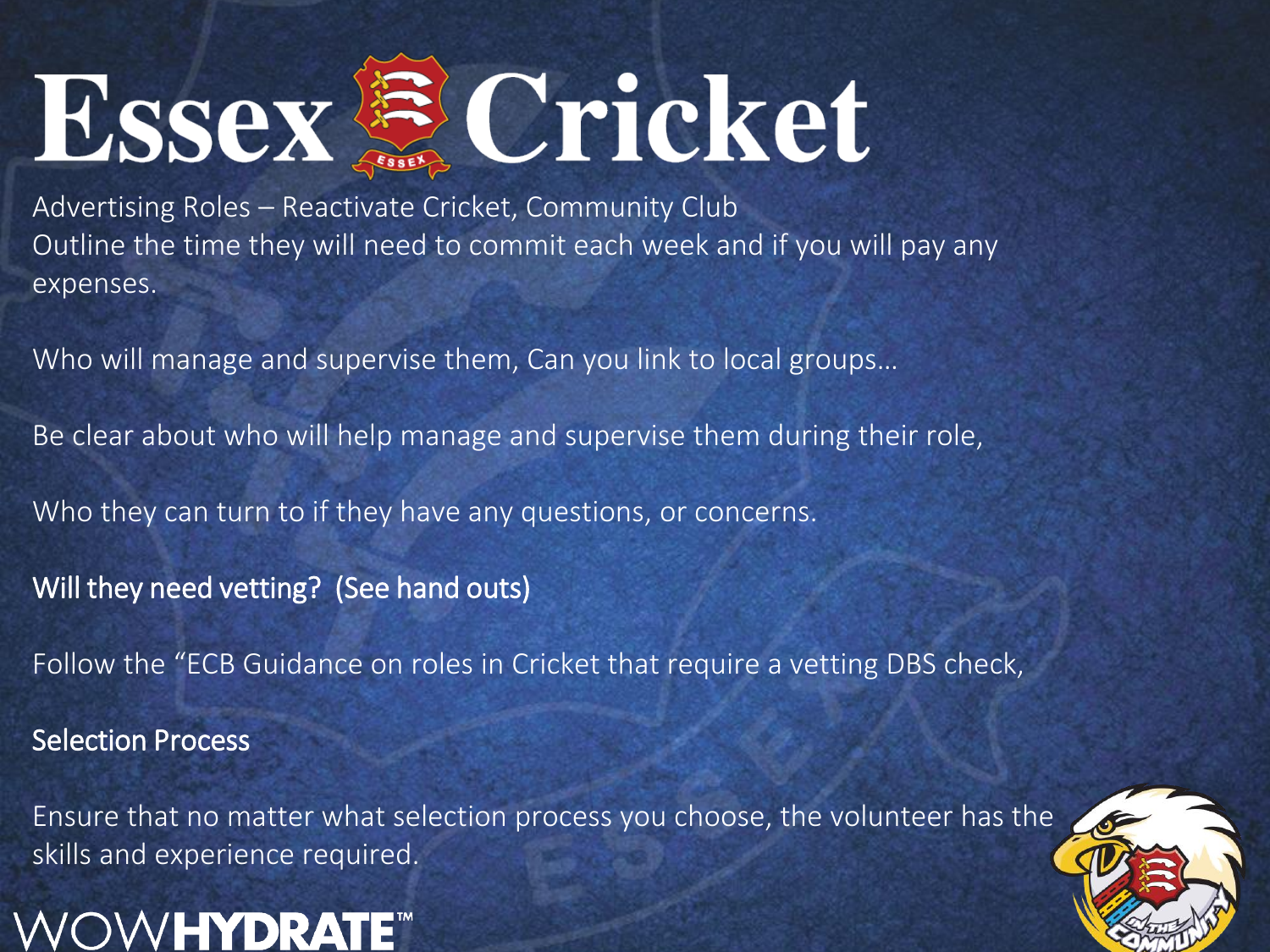

Review

1. Do they enjoy their Role?

2. Are they happy to continue to do this role next season?

3. Would they like to do a different role at the club in the future?

4. Is there any training which they think they need?

5. Are there any issues or problems which they would like to discuss?

6. How do you currently reward volunteers within your clubs?

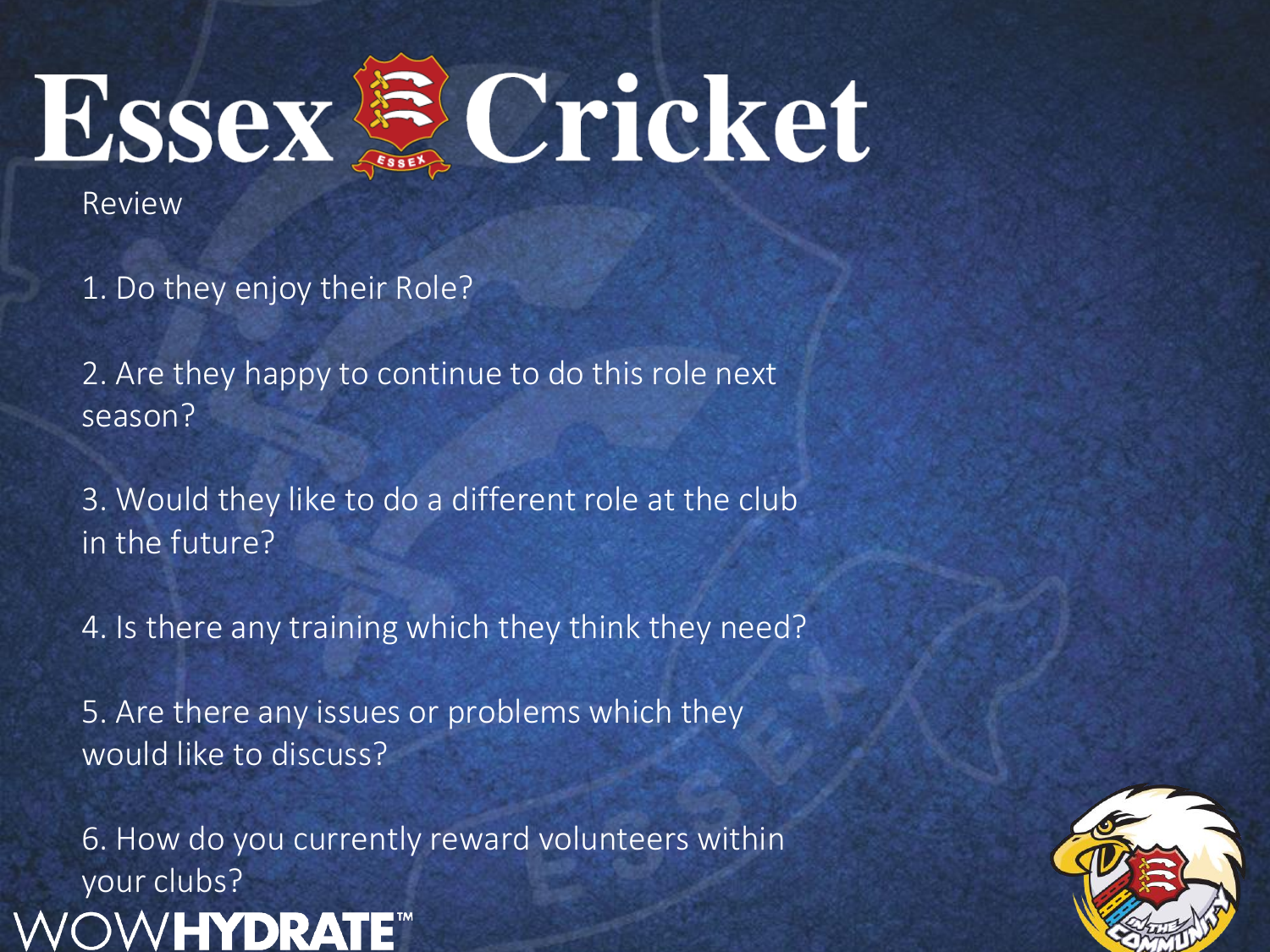

**Safe Hands**

https://www.ecb.co.uk/safeguarding/policy-and-procedures

Google —- ECB cricket Safe hands, Review Current policies

These notes are supplements to Safe Hands to take account the present social lockdown.

CPSU <https://thecpsu.org.uk/> good generic sports advice.

DBS No face to face verification of DBS by CWO's for the present.



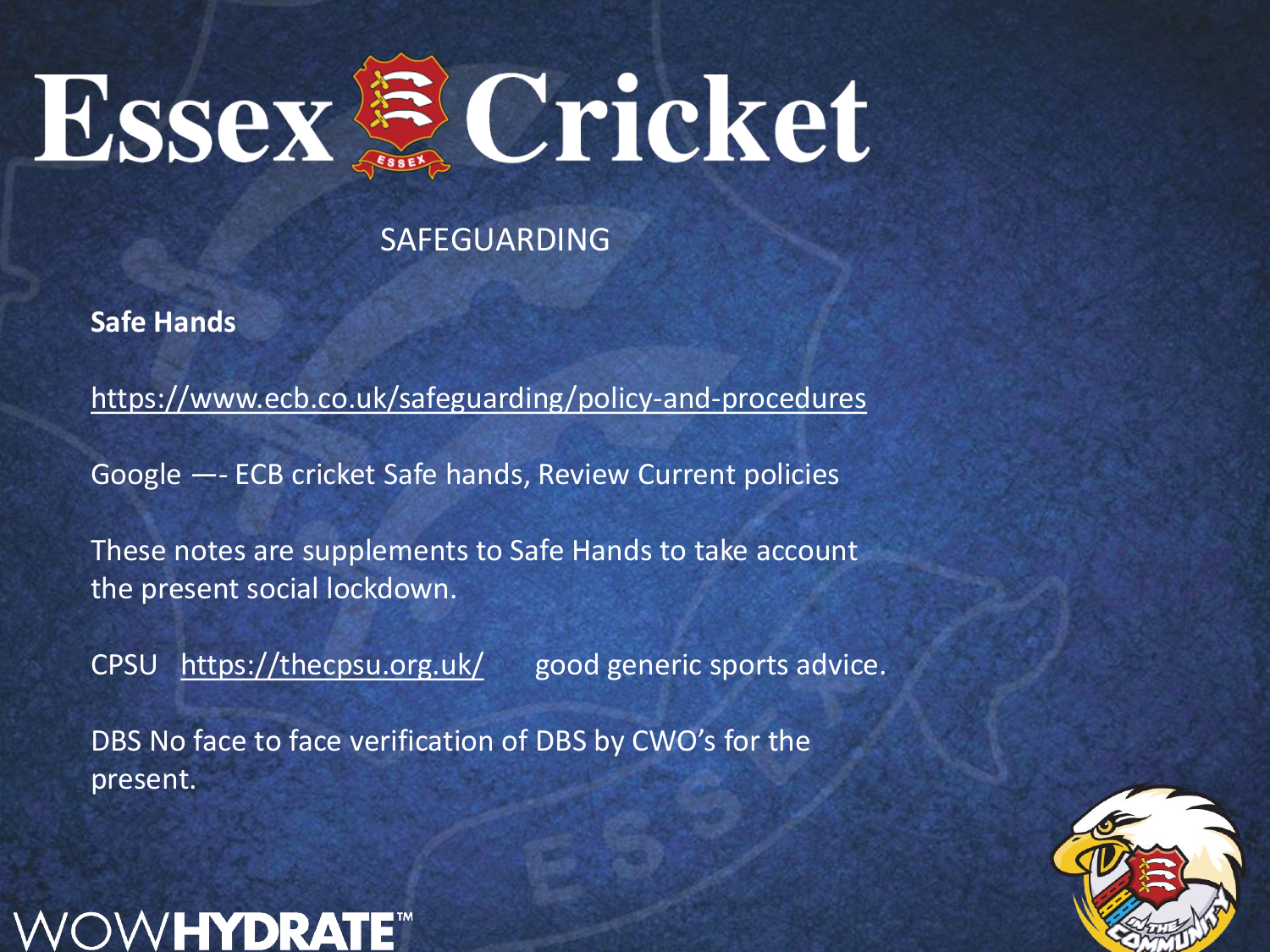

**Social Media**

HYDR

Social media provides unique opportunities for cricket to engage and continue relationships with young members and players.

Some excellent examples from Essex Cricket, individual clubs and coaches.

Communicating with young people online can have significant benefits from encouraging a team ethos, to gaining new club members.

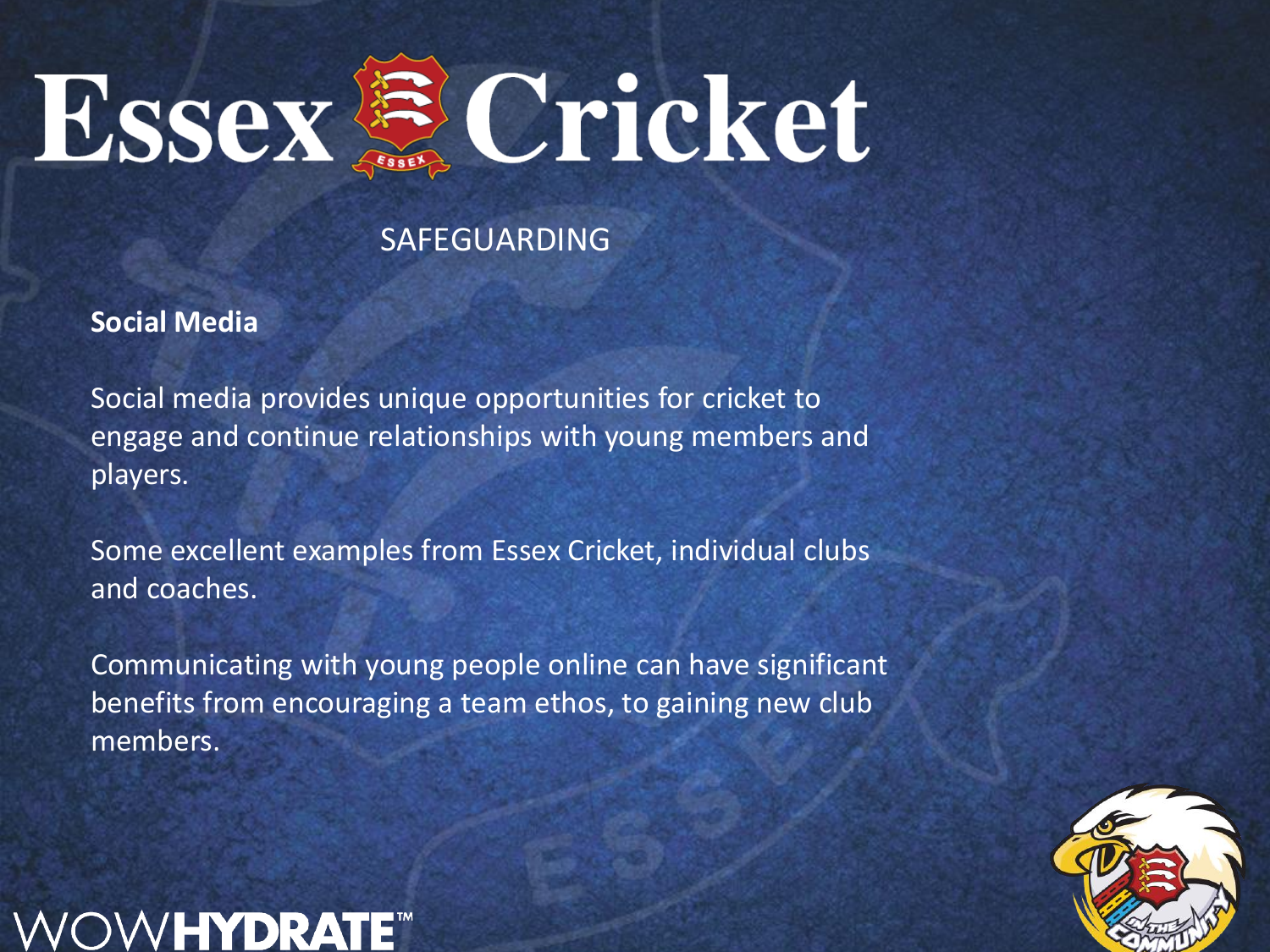

**Online safety risks for young people**

Posting personal information that can identify and locate a child offline.

Potential for inappropriate relationships between adults in positions of trust and the young people they work with.

Sexual grooming, luring, exploitation and abuse, or unwanted contact.

Exposure to inappropriate content, including pornography, racist or hate material or violent behaviour.

Experiencing negative behaviour on social media can have an impact on a young person.

If not used appropriately, young people's identities can go to the wrong people and make them vulnerable online.



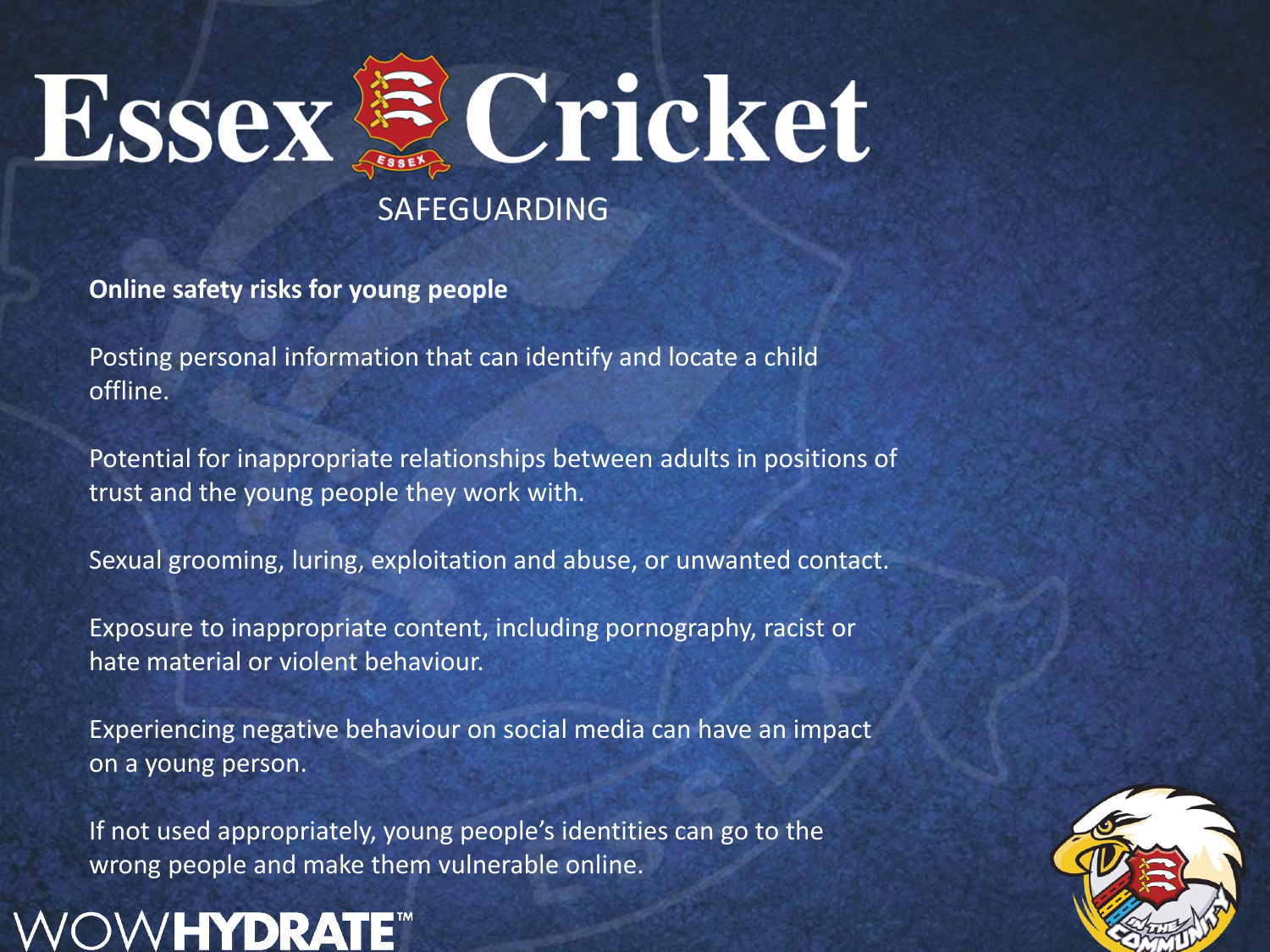

#### **Zoom video conferencing**

Zoom is one of the most popular video conferencing platforms, and one of the easiest to use and has seen a dramatic increase in users.

Zoom is popular and does not need a subscription, calls are not encrypted, and it does not have a high level of security.

Zoom meetings can display inappropriate information, say something inappropriate and stay in meetings forcing them to close.

Coaches need to be aware of security issues with Zoom and be mindful to shut down the call instantly if anything during the call doesn't seem right

You can also change your settings to limit the possibility of a third party joining the conversation. There is an option to create a digital call-waiting room.

The screen will show who is joining in on Zoom meetings/chats before them being allowed to participate.

#### **TikTok**

Very popular with young people.

**OW<b>HYDRAT** 

We need to monitor what is being posted and should not encourage dangerous or risky tasks which might discredit your club or Essex Cricket.

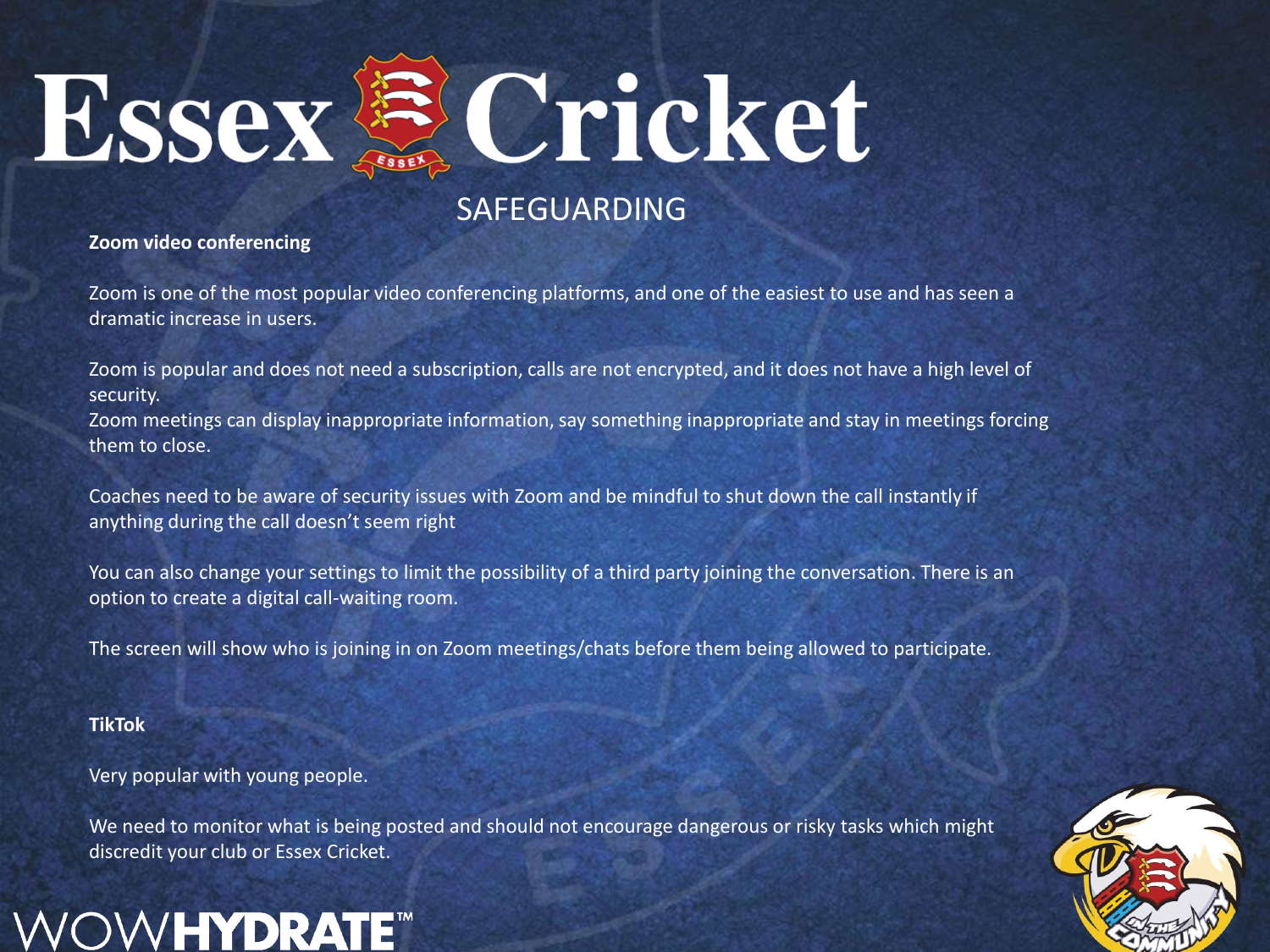

**Phishing emails**

A huge rise in phishing emails.

**VHYDRA** 

They are designed to exploit the increase in working on line and they are finding clever ways to try and make an email seem genuine. Beware of emails containing links within them. If in doubt then obviously please don't click on any links. Check the email address that the email has come from. Never give out personal information. The link itself may not be the problem but may take you to a page to input personal data. Before inputting those details do make sure that the link is genuine and comes from a trustworthy source

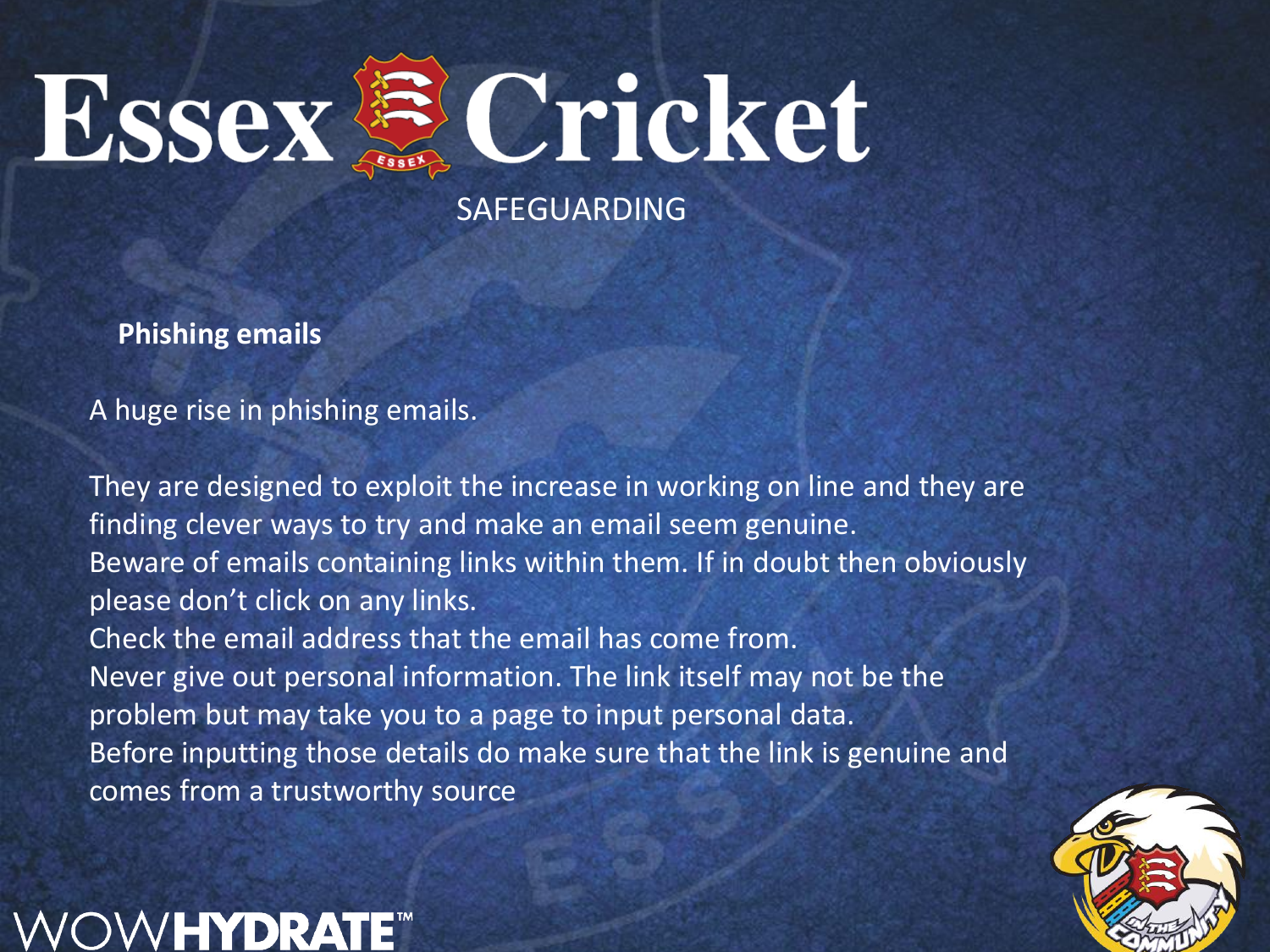

CONCLUSION - Contacts

**Essex Cricket Welfare Officer** Phil Knappett – [phil.Knappett@essexcricket.org.uk](mailto:phil.Knappett@essexcricket.org.uk) 07717728725 Weekly Zoom meeting session for CWO. **Cambridgeshire Welfare Officer** Jane Reeson [welfare@cambscricket.org.uk](mailto:welfare@cambscricket.org.uk) 07768 540146 **Suffolk Welfare Officer** Graham Moss, 07752415619 **Bedfordshire:** County Welfare Officer **Max Hill** Tel: **01767 681469** Email: **[amaxhill@outlook.com](mailto:amaxhill@outlook.com) Huntingdonshire:** County Welfare Officer **Mim Piper** Tel: **01733 706915** Email: **[mimpiper@virginmedia.com](mailto:mimpiper@virginmedia.com)**